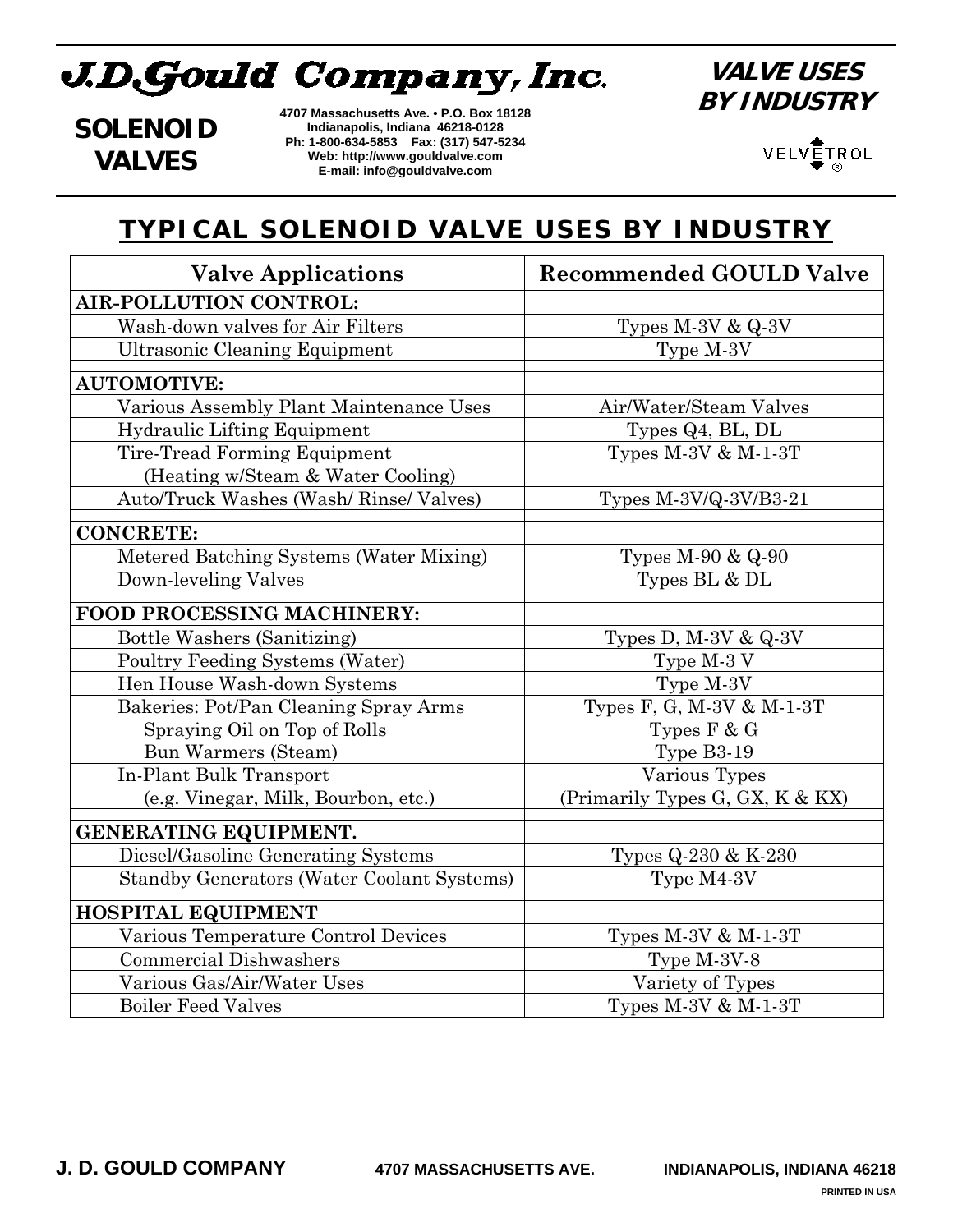# J.D.Gould Company, Inc.

**VALVE USES BY INDUSTRY**

**SOLENOID VALVES**

**4707 Massachusetts Ave. • P.O. Box 18128 Indianapolis, Indiana 46218-0128 Ph: 1-800-634-5853 Fax: (317) 547-5234 Web: http://www.gouldvalve.com E-mail: info@gouldvalve.com**

VELVETROL ®

## **TYPICAL SOLENOID VALVE USES BY INDUSTRY (Continued)**

| <b>Valve Applications</b>                        | <b>Recommended GOULD Valve</b>  |
|--------------------------------------------------|---------------------------------|
| <b>INDUSTRIAL MACHINERY</b>                      |                                 |
| Air Compressor/ Machine Coolant Systems          | Types M-3V                      |
| Boiler Feed Units (Check Temperature Rating)     | Types $M-3V$ & $M-1-3T$         |
| Deluge Systems (Smoke Stack Fire Prevention)     | Type M4-3V; Q4-3V & DST         |
| De-Ionized Water Systems                         | Type KX-3EP-EP-62               |
| Hydraulic Dock Lifts                             | Types $Q4-3V$ ; BL & DL         |
| In-Plant Maintenance (Air/Water/Oil /Steam)      | Various Types (Consult Factory) |
| Metal "Cold" treating                            | Many "-9" Types                 |
| Sandblasting Equipment (Wet or Dry Systems)      | Types M-3V                      |
| Sequential Process Re-starting after Power Fails | All Types $Q-57$ & K-57         |
| <b>Standby Generators (Coolant Systems)</b>      | Types M4-3V [12V/D.C.]          |
| Steel Mills/Foundries - Quench Baths             |                                 |
| (Water Induction Systems)                        | Types $M-3V & Q-3V$             |
| INSTRUMENTATION/GAUGE/CONTROLS:                  |                                 |
| Automatic Gasoline/Diesel Fuel Pumps             | Type $Q-230$                    |
| Valves involved with Control Panels              | Various Types (Consult Factory) |
| LAUNDRY & DRY CLEANING EQUIPMENT                 |                                 |
| "Pants Toppers" - Steam valves                   | Types B3-19 & BH-19             |
| Dry Steam for Re-shaping drapes                  | Type $Q-1-3T$                   |
| <b>Commercial Laundry Machines</b>               |                                 |
| (Wash/Rinse Valves)                              | Types $Q-3V & Q1-3T$            |
| <b>MINING EQUIPMENT</b>                          |                                 |
| Dust Control Systems (Spray-down)                | Types QW & DST                  |
| Water Management                                 | Types $M-3V & Q-3V$             |
| PAPER/PULP MILLS:                                |                                 |
| Sawdust Control (Spray-down)                     | Type M-3V                       |
| Hydraulic Lifts                                  | Types $Q4-3V$ ; BL & DL         |
| Log Misting Systems                              | Types $M-3V & Q-3V$             |
| Misc. Chemical Handling                          | Types K-3T & KX-3T              |
| <b>Pneumatic Systems</b>                         | Types $M-3B & Q-3B$             |
| <b>Process Heating</b>                           | Types Q-1-3T, M-1-3T, K-1-3T    |